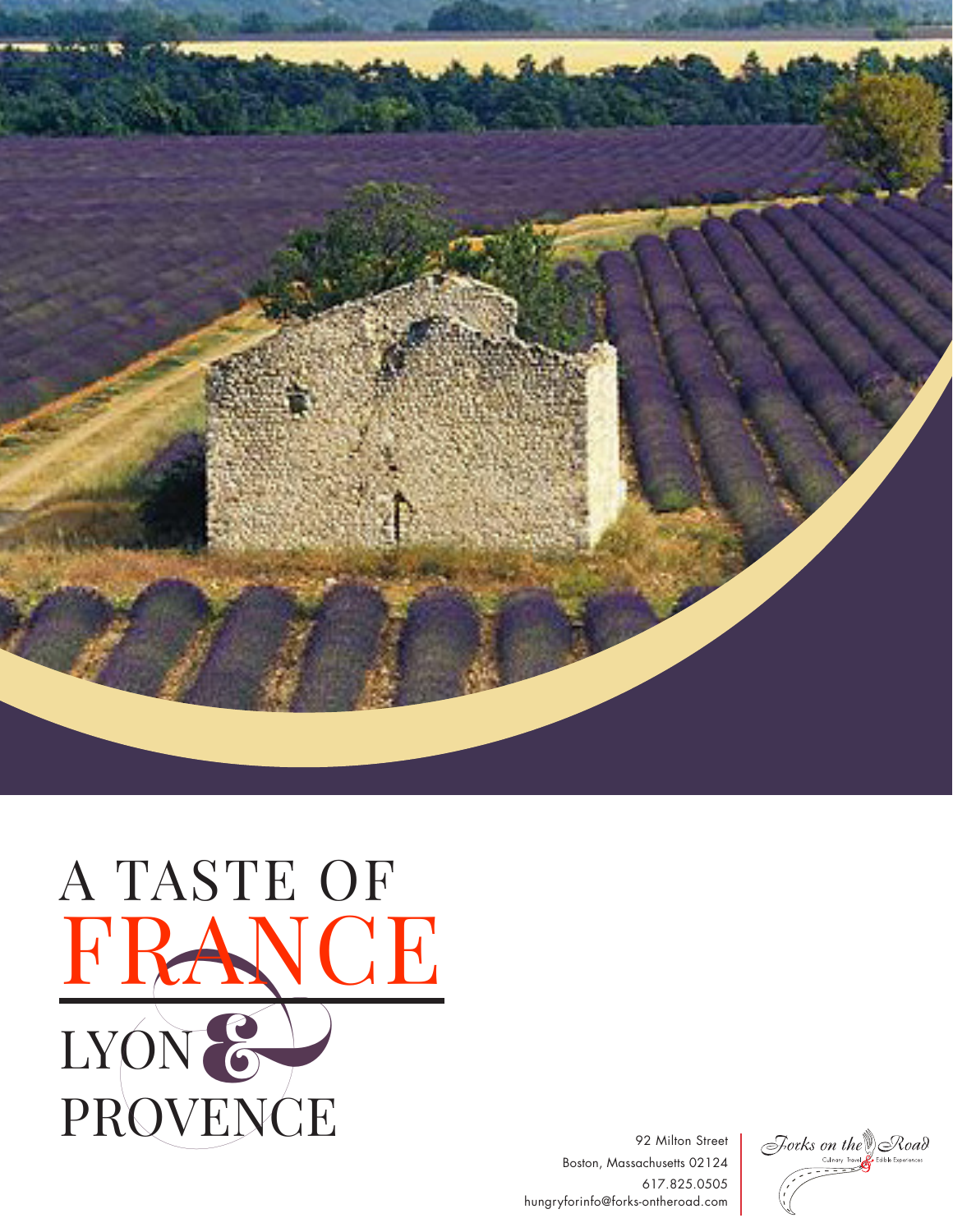# 01

### *Bienvenue à Lyon!*

Lyon is France's 2<sup>nd</sup> largest city, its gastronomic capital and the gateway to Provence. Our hotel is in *Vieux Lyon* (Old Lyon), the Renaissance-era quarter listed as a UNESCO® World Heritage Site. We'll enjoy a panoramic introduction to the city and the remainder of the day will be at leisure to explore a bit on our own or relax. This evening we'll gather at the hotel for an *aperitif*  before walking to a nearby restaurant for our welcome dinner.

| Lyon<br>Dinner<br>OVERNIGHT:<br>MEALS: |  |
|----------------------------------------|--|
|----------------------------------------|--|



#### Lyon

After breakfast at the hotel, you'll discover the city — and its history — on a guided walking tour. Founded by the Romans in the 1st Century, the blend of architectural is stunning. Magnificent facades bear witness to Lyon's history as a silk capital and the ghosts of French resistance fighters haunt the famous labyrinthine of alleys called traboules. The tour will conclude at the Place Bellecour — the city's plaza, considered its heart. Place Bellecour is lined with cafes and lunch will be on your own. The afternoon is free to explore, visit museums or shop. This evening the group can sample traditional Lyonnais cuisine at a well-known bouchon.

**vERNIGHT:** Lyon  $\begin{array}{ccc} \text{Lyon} & \text{Area} & \text{Area} & \text{Area} \end{array}$ 





### Lyon

A busy morning will include a chef-led market visit and a cooking lesson at the Institut Bocuse. The Institut was founded by renowned French chef and restaurateur Paul Bocuse. A native of Lyon, he is famous for introducing and championing a lighter style of French cuisine. Our lunch will include the fruits of our labor and will be enjoyed with wine from the region. This afternoon you'll see Lyon from a different — and beautiful — perspective as we cruise the meandering Saône River. Dinner will be on your own with suggestions provided.

**overnight:** Lyon **meals:** Breakfast, Dinner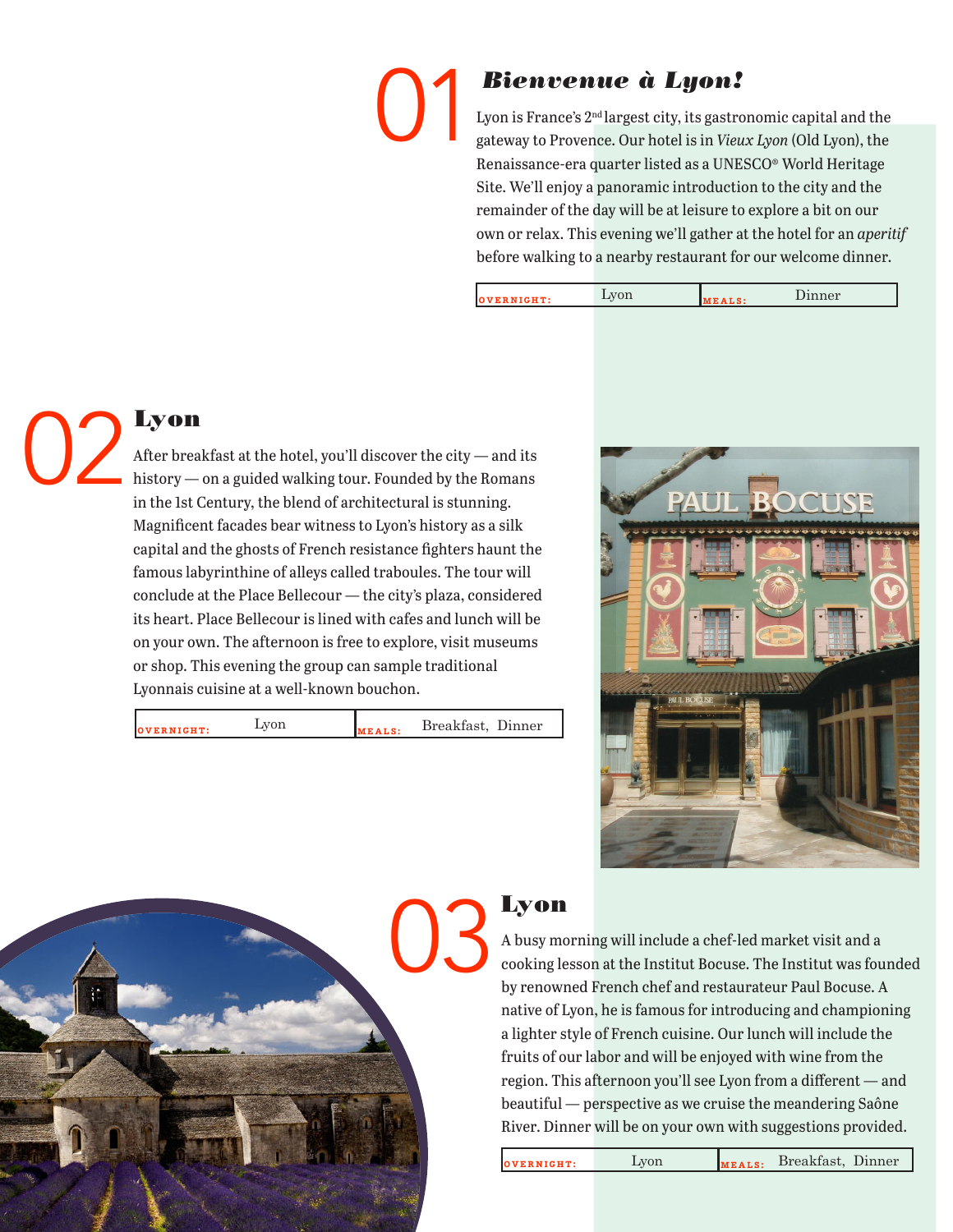### Lyon, Saint Rémy de Provence 04

After breakfast, we'll check-out and depart Lyon for Tain l' Hermitage. This lovely town is famous for its wine and even more so, its chocolate both wait to be sampled and savored. A guided walk through the wines and a picnic (weather permitting) will include a tutored wine tasting. The afternoon's agenda will include a stop at Valrhona's historic chocolate factory to taste the wares. We'll see more of Provence en route to Saint Rémy de Provence where the group will base for the next three nights. Dinner will be on your own with recommendations provided.

| $\eta$ v ernight: | Saint Rémy | <b>MEALS</b> | Breakfast, Lunch |
|-------------------|------------|--------------|------------------|
|                   |            |              |                  |

### Saint Rémy de Provence 05

This vibrant and charming town meanders below the Alpilles and epitomizes life Provençal. As an art-history note, it's where Van Gogh painted his iconic Starry Night. A guided tour will include a street market with stalls overflowing with brightly colored produce and giant wheels of cheese. Lunch will be at one of the town's delightful brasséries. An exploration of the countryside includes a visit to a olive farm and tasting its oil — essential to the region's cuisine —and a picturesque cobblestone medieval village of Les Baux de Provence. You'll finish the day's discoveries in the nearby Carrières de Lumières with a dramatic light and sound show highlighting some of the region's renowned painters. Dinner will be your own with choices galore.

**overnight:** Saint Rémy **meals:** Breakfast, Lunch

06

### Isle-sur-la-Sorgue

This morning, the group will travel to Isle-sur-la-Sorgue, renowned far-and-wide for its antique shops. The streets of this "island town" are lined with beautiful water wheels that push the Sorgue River waters along their way. A visit timed for a Sunday will find its bustling brocante where vendors sell both lovingly restored antiques and flea market "treasures." It will be a wonderful morning with time to browse the stalls and shops followed by lunch on your own at a local café or boulangerie. This afternoon we'll travel to Roussillon, famed for its magnificent red cliffs and ochre quarries. It's quite a sight to see and it's been an inspiration to artists. There'll be time stroll the picturesque maze of streets and squares. We'll end the day in the enchanting village of Fontaine de Vaucluse, where you'll enjoy dinner before heading back to Saint Rémy.

**overnight:** Saint Rémy **meals:** Breakfast, Dinner